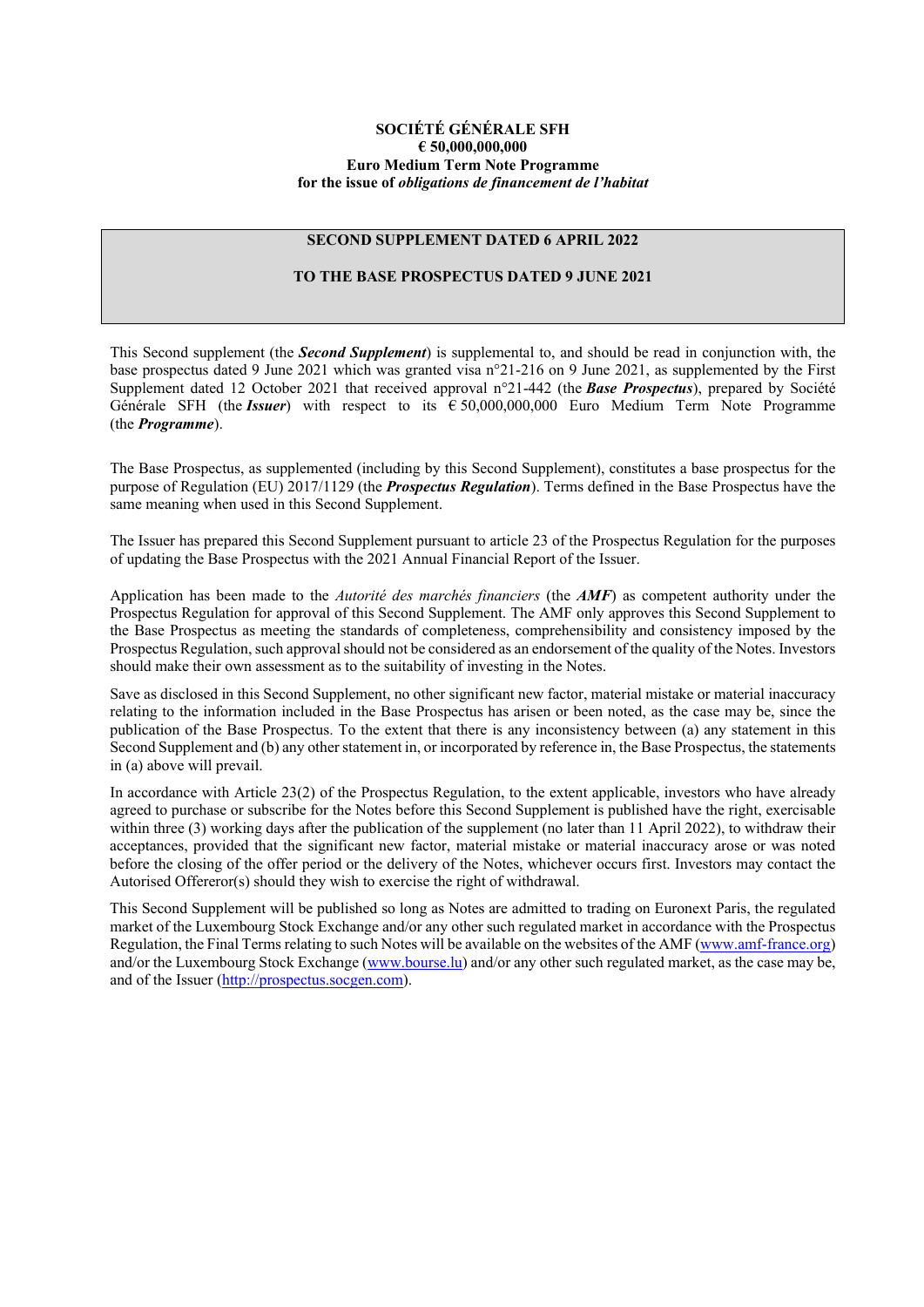

# **APPROVAL FROM THE** *AUTORITE DES MARCHES FINANCIERS*

This Second Supplement has been approved on 6 April 2022 under the approval number n°22-085 by the AMF, in its capacity as competent authority under Regulation (EU) 2017/1129.

The AMF has approved this Second Supplement after having verified that the information it contains is complete, coherent and comprehensible.

This approval is not favourable opinion on the Issuer and on the quality of the Notes described in this Second Supplement. Investors should make their own assessment of the opportunity to invest in such Notes.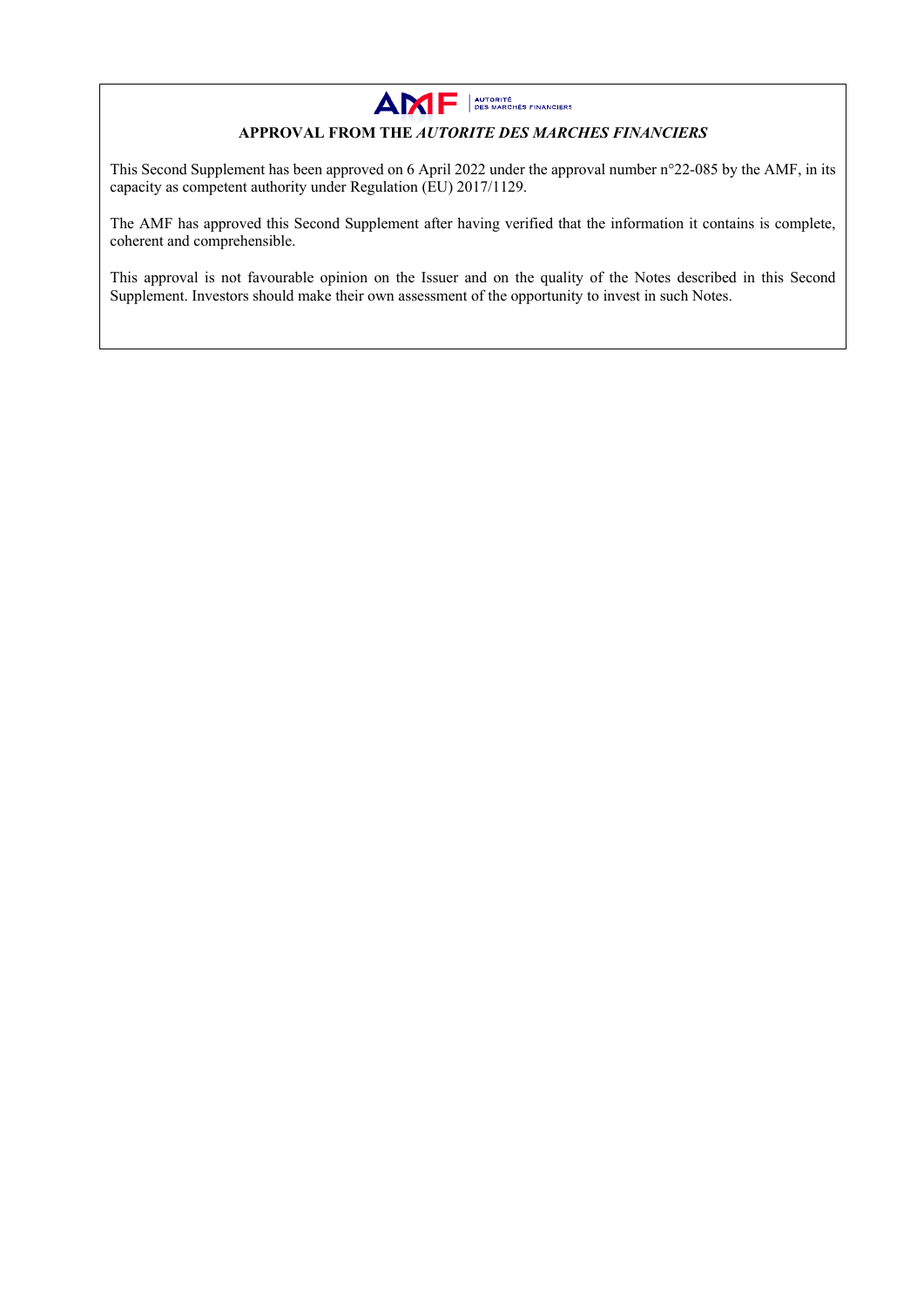## 1.1 **RISK FACTORS**

1.1.1 In section "*RISK FACTORS*" on pages 16 to 18, risk factors under "*Risk factors relating to the Issuer*" are deleted and replaced as follows:

"This section identifies the main risk factors that the Issuer estimates could have a significant effect on its business, profitability, solvency or access to financing.

The risks inherent to the Issuer's activity are presented below under five main categories, in accordance with Article 16 of the Prospectus Regulation:

- 1. liquidity risks;
- 2. risks related to the macroeconomic, geopolitical, market, and regulatory environments;
- 3. credit and counterparty risks;
- 4. operational risks; and
- 5. structural risks.

#### **1. Liquidity risks**

The Issuer's liquidity risk is defined as the risk of not being able to meet its payment obligations under the Notes when they fall due, because of the temporary lags between the amortization profile of its assets and liabilities.

A number of exceptional measures taken by governments, central banks and regulators as well as a downgrade in the Group's external rating or in the sovereign rating of the French State could have a significant negative impact on the Issuer's cost of financing, its access to liquidity. Moreover, a lack of liquidity could have a significant negative impact on the Issuer's capacity to repay the Notes on a short-term period. At the date of this Base Prospectus, the maximum exposure of the Issuer for the next 180 days could be estimated up to 3.25 billion euros, representing the maximum cumulated amount of Notes falling due under this period. From a long-term perspective, the negative impact is lowered due to the ability of the Issuer to gather the necessary cash-flows under the collateralised assets.

Furthermore, in past crises (such as the 2008 financial crisis, the Eurozone sovereign debt crisis, the tensions on the financial markets linked to the Covid-19 pandemic before the intervention of the central banks or more recently the tensions linked to the crisis in Ukraine), access to financing from European banks was intermittently restricted or subject to less favorable conditions. If unfavorable debt market conditions were to reappear following a new systemic or Groupspecific crisis, the effect on the liquidity of the European financial sector in general could be very significantly unfavorable and could have a negative impact on the average interest margin between the cover pool assets and the covered bonds of Société Générale SFH, without affecting its financial situation and its social accounts.

In any case, if the Issuer is not able to cover its liquidity needs, the Issuer's ability to make payments under the Notes may be negatively affected. As a result, Noteholders could lose all or a substantial part of their investment in the Notes.

However, as a specialized credit institution, the Issuer is subject to the production of indicators making it possible to measure, manage and monitor this risk (see section entitled "*Summary of the legislation and regulations relating to sociétés de financement de l'habitat*). In addition, there are some structural mitigants allowing the Issuer to reduce its liquidity risk exposure such as the "Pre-Maturity Test" described more fully in section entitled "*Relationship between Société Générale SFH and Société Générale*". As of 31 December 2021, none of the threshold of these indicators has been triggered.

With respect to the liquidity coverage requirements pursuant to the CRD V package (as defined below), as of 31 December 2021, the Issuer is not obliged to hold stocks of liquid assets to maintain its Liquidity Coverage Ratio (LCR) beyond 100%. Nonetheless, the Issuer's LCR is structurally higher than 100%. As of end of December 2021, the Issuer also complies with the minimum requirement of 100% regarding the Net Stable Funding Ratio (NSFR).

To finance any temporary liquidity needs, the Issuer also benefits from the ALM management tools and instruments provided to it by the laws and regulations applicable to SFH in order to fund temporary liquidity needs. See section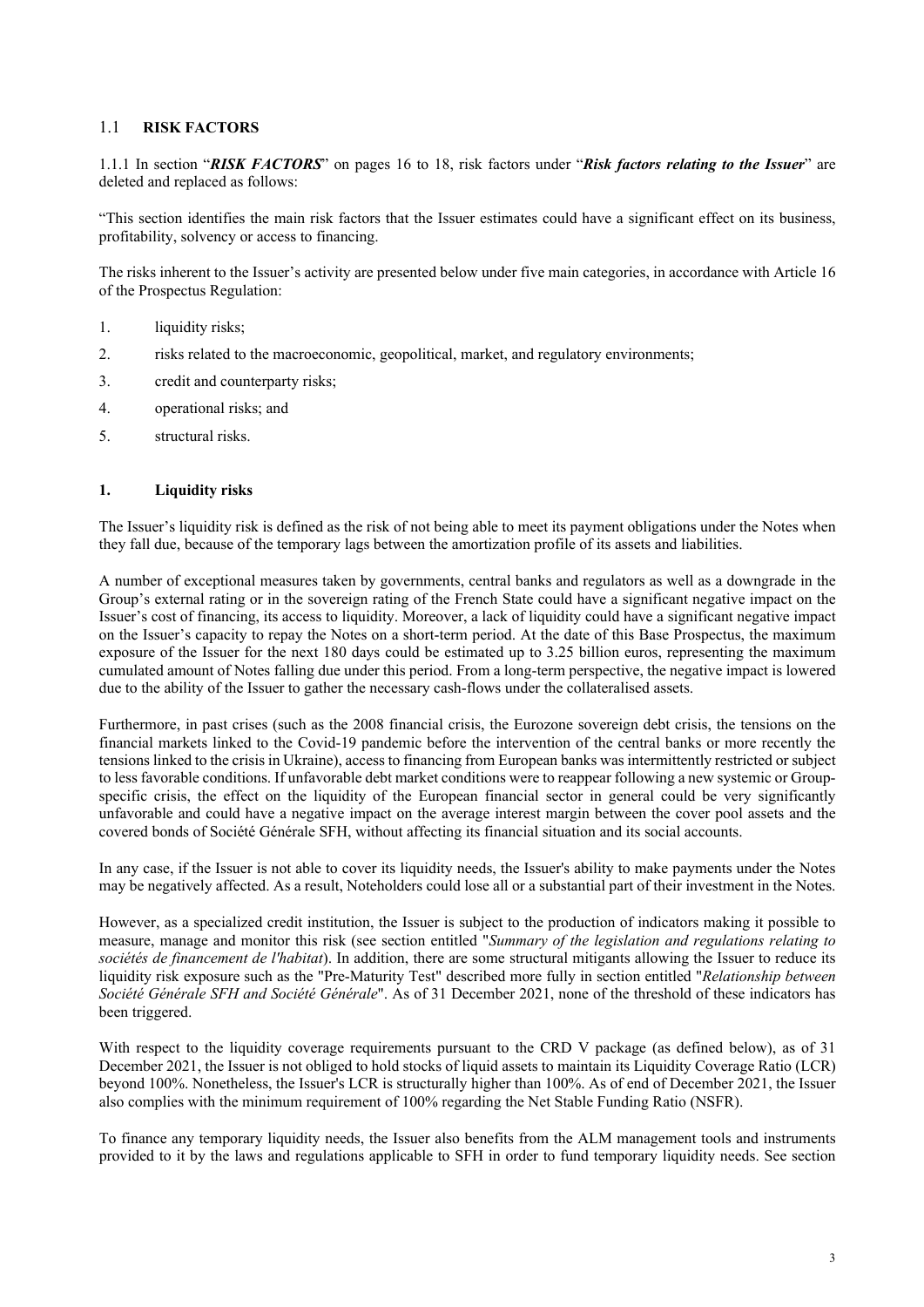entitled "*Summary of the legislation and regulations relating to sociétés de financement de l'habitat and other legal issues" for the full list of these tools and instruments*".

### **2. Risks related to the macroeconomic, geopolitical, market, legal and regulatory environments**

### **2.1 Macroeconomic, geopolitical and market risks**

The global economic and financial context, geopolitical tensions, as well as the context of the markets in which the Issuer operates, may adversely affect the Issuer's activities, financial position and results of operations.

Significant deteriorations in market and economic conditions resulting from, in particular, crises affecting capital or credit markets, liquidity constraints, regional or global recessions, sharp fluctuations in currency exchange rates or interest rates, inflation or deflation, rating downgrades, restructuring or defaults of sovereign or private debt, or adverse geopolitical events (including acts of terrorism and military conflicts) could affect the origination of guaranteed home loans (GHL).

In France, the good growth performance during the 2016-2019 period and low interest rates have fostered an upturn in the housing market. A reversal of activity in this area could have a material adverse effect on the origination of GHL by decreasing demand for loans and resulting in higher rates of non-performing loans. As such, during an economic slowdown or as part of a contraction policy, the real estate market may be strongly impacted so that the origination of guaranteed home loans (*GHL*) could be reduced. The risk linked to this economic context concerns the portfolio of assets transferred to the Issuer as collateral security.

Very likely a decline in new GHL origination linked to this situation constitutes a risk for the Issuer which must meet its regulatory requirements, in particular through the quarterly ratios required by the ACPR showing, among other things, that there is no gap between the assets given as collateral and its liabilities.

No incident linked to this situation has been reported for the Issuer.

#### **2.2 Regulatory environments and legal risks**

The Issuer, as a specialized credit institution subject to Articles L. 513-1 *et seq.* of the French Monetary and Financial Code, is subject to financial services law, regulations, administrative actions and policies in each jurisdiction in which it carries on business and supervised by the ACPR.

In particular, the Issuer is subject to the new Covered Bond Directive. The implementation of this European legal and regulatory framework and their application to the Issuer and Société Générale, as the case may be, or the taking of any action thereunder remains under consideration and analysis (see section entitled "*Summary of the legislation and regulations relating to sociétés de financement de l'habitat*").

Changes in supervision and regulation, in particular in France, could significantly affect the Issuer's business, the products and services offered or the value of its assets. Evolutions in this regulatory framework could have a negative effect on the financial and economic environment in which the Issuer operates, and on its financial position.

In addition, failure to comply with the regulations could eventually result in financial penalties and sanctions, damage to the reputation of the Issuer and may go as far as the withdrawing of its license.

The occurrence of any such events may negatively affect the Issuer's ability to make payments under the Notes. Nevertheless, although future changes in regulation, tax or other policies can be unpredictable and are beyond the control of the Issuer, this risk remains low as the Issuer works closely with its regulators and continually monitors its environment.

1.1.2 In section "*RISK FACTORS*" on pages 18 to 21, the risk factors under sub-category "*Credit risks*" are deleted and replaced as follows:

 $\epsilon$ 

### **3. Credit and counterparty risks**

Credit and counterparty risks relate to the risk of losses resulting from the inability of the Issuer's customers or its counterparties to meet their financial commitments. These risks could have a negative impact on the ability of the Issuer to repay its obligations under the Notes. It should be noted that the Issuer has chosen to restrict its home loan refinancing activity to only loans guaranteed by *Crédit Logement*, in accordance with Article L. 513-29 of the French Monetary and Financial Code.

## **3.1 Credit risks**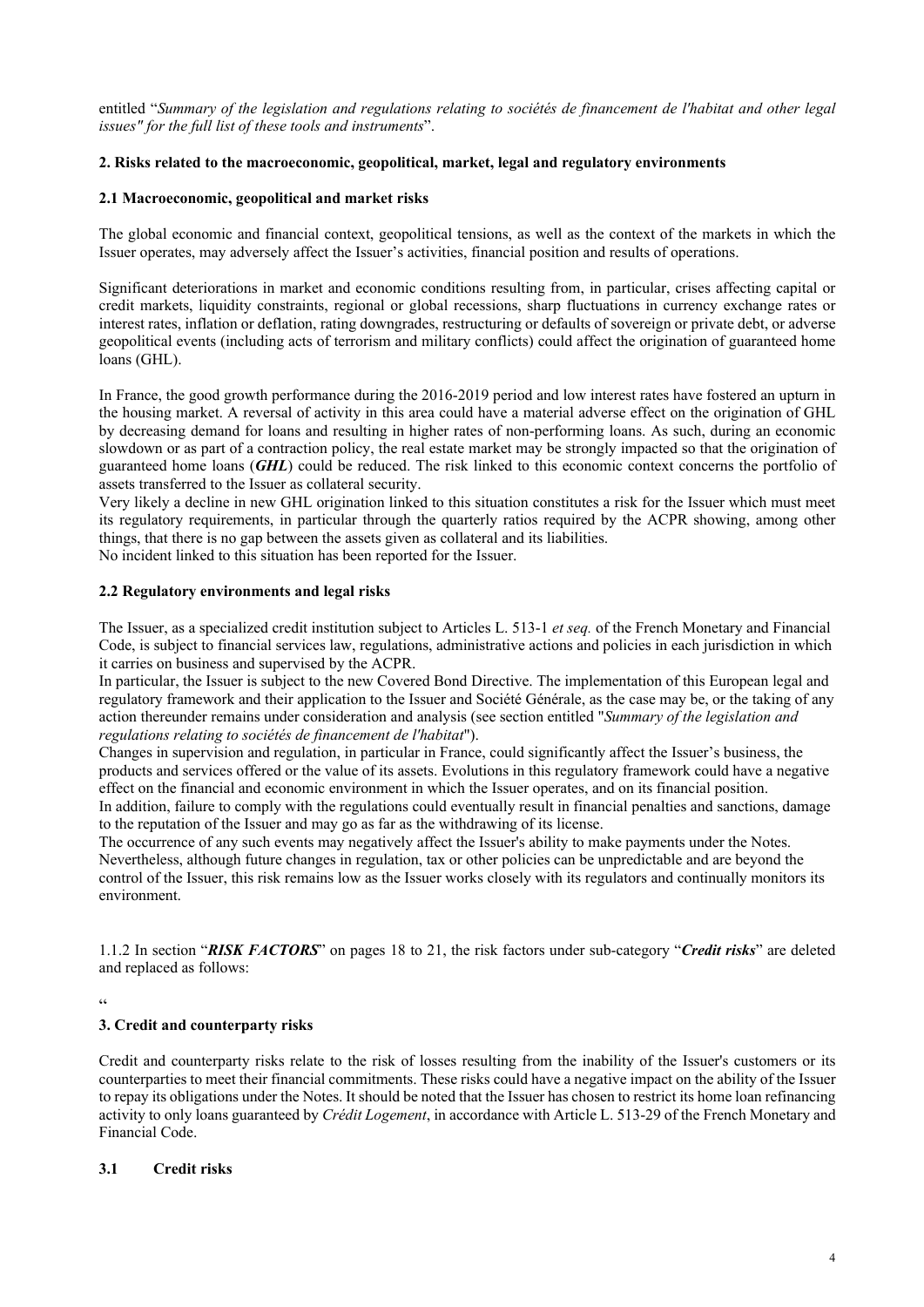The Issuer is the only entity which has obligations to pay principal and interest in respect of the Notes. The Notes will not be obligations or responsibilities of any other entity, including (but not limited to) Société Générale (in any capacity but in particular in its capacity as Borrower, Collateral Provider, Arranger, Calculation Agent, Dealer, Fiscal Agent, Paying Agent and Principal Paying Agent) or any company within the Société Générale group, or the shareholders or directors or agents of any company in the same group of companies as any of them. As of 31 December 2021, the outstanding amount of OFH issued by the Issuer is  $\epsilon$ 41.39 billion (without interest).

The ability of the Issuer to make payments under the Notes depends on the creditworthiness of its debtors and globally on the credit quality of its assets which consist (i) initially in the loans made available to the Borrower (Société Générale) under the Facility Agreement, and therefore the financial soundness and conduct of the Borrower could adversely affect Société Générale SFH's results of operations and financial position and (ii) following the occurrence of an event of default of the Borrower under the Facitity Agreement, in the home loans transferred (*remis en pleine propriété à titre de garantie*) as Collateral Security under the Collateral Security Agreement."

## *3.1.1 Credit risks on Société Générale*

The Issuer is directly exposed on Société Générale as sole Borrower under the loans granted under the Facility Agreement. However, this credit risk is covered by to the transfer of full title by way of assignment (*remise en pleine propriété à titre de garantie*) of a portfolio of assets that meet regulatory eligibility criteria and the requirement for Société Générale to maintain at any time a minimum level of cover ratio between the home loans transferred as Collateral Security and the outstanding amount of the loans made available under the Facility Agreement, as specified under the Collateral Security Agreement (see section entitled "*Relationship between Société Générale SFH and Société Générale*"). It is worth noting that the Issuer shall maintain at any time a minimum legal cover ratio of 105% and the cover ratio of the Issuer as of 31 December 2021 certified by the specific controller was 111.47%.

Failure to maintain compliance with such requirements may result in, if not remedied, a mandatory repayment event under the Facility Agreement and, if Société Générale cannot repay in full the loans granted under the Facility Agreement and the home loans transferred as Collateral Security are not sufficient to pay in full the amounts payable under the Notes, the Issuer may have insufficient funds to meet its obligations under the Notes. As a result, Noteholders could lose all or a substantial part of their investment in the Notes.

### *3.1.2 Credit risks on the assets of the Issuer*

### *Home loans debtors' ability to pay under the home loans*

The home loans debtors are individuals having borrowed under the home loans in order to finance the acquisition of a real estate property. If following enforcement of the Collateral Security, the Issuer does not receive the full amount due from the home loan debtors in respect of such home loans, this may affect the ability of the Issuer to make payments under the Notes. As of 31 December 2021, home loans transferred (*remis en pleine propriété à titre de garantie*) as Collateral Security totalled €47.19 billion. The main geographical exposure zones of the home loans transferred (*remis en pleine propriété à titre de garantie*) as Collateral Security are *Ile-de-France, Auvergne-Rhône-Alpes, Provence-Alpes-Côte-d'Azur* and *Hauts-de-France*.

None of the Borrower under the Facility Agreement, the Issuer or any other party does guarantee or warrant full and timely payment by the home loan debtors of any sums payable under such home loans. Furthermore, home loan debtors may benefit from the favourable legal and statutory provisions of the French *Code de la consommation*, pursuant to which any individual may, under certain circumstances, and subject to certain conditions, request and obtain from the competent court a grace period, a reduction of the amount of all and any of its indebtedness and any interest relating thereto and, as the case may be, a full or partial extinguishment of its indebtedness against a credit institution (*établissement de crédit*).

The ability of the home loan debtors to make timely payment of amounts due under such home loans will mainly depend on their assets and its liabilities as well as their ability to generate sufficient income to make payments under the relevant home loans. Their ability to generate income may be adversely affected by many factors, some of which (i) relate specifically to the home loan debtor itself (including but not limited to their age and health, employment situation, family situation, creditworthiness or expropriation) or (ii) are more general in nature (such as changes in governmental regulations, tax policy, etc.).

As a result, the Issuer's ability to meet its obligations under the Notes may be materially adversely affected.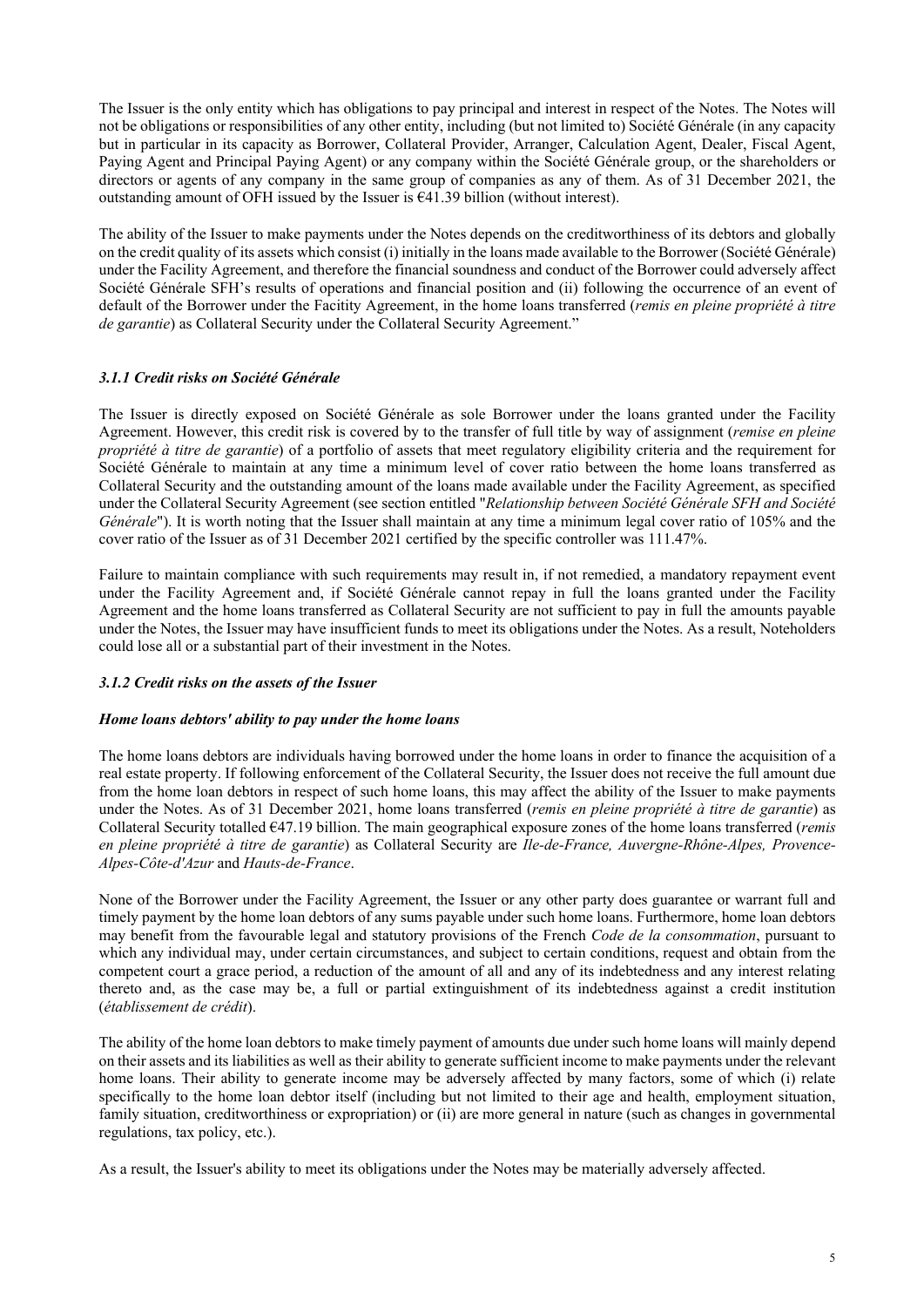#### *No prior notification to debtors under the home loans transferred as Collateral Security*

The Collateral Security Agreement will provide that the relevant home loans will be transferred (*remis en pleine propriété à titre de garantie*) as Collateral Security pursuant to the provisions of Article L.211-38 of the French Monetary and Financial Code, without notification or information of the debtors under such home loans. Such debtors will only be notified in case of enforcement of the Collateral Security by the Issuer. As long as no such notification has taken place, any payments made by the debtors under the relevant home loans will continue to be validly made by such debtors to Société Générale or, as the case may be, the relevant affiliates.

Each debtor may further raise defences (which may include, as applicable, any set-off right) against the Issuer arising from such debtor's relationship with its creditor to the extent that such defences (i) are existing prior to the notification of the transfer of the relevant home loan or (ii) arise out of mutual claims (*compensation de créances connexes*) between the debtor and its creditor which are closely connected with that home loan (irrespective of whether such notification has been made before or after such claims have arisen).

Until notification to the debtors has been made and provided that, at such time, an insolvency proceeding has been opened against Société Générale, French insolvency law will prevent the Issuer from recovering from Société Générale any collections received by it under the relevant home loans which are commingled with other funds of Société Générale. These may affect the repayment value of the loan and therefore the ability for the Issuer to meet its payment obligations under the Notes. As of 31 December 2021, home loans transferred (*remis en pleine propriété à titre de garantie*) as Collateral Security totalled €47.19 billion.

### *Maintenance of value of the Collateral Security prior to enforcement*

Under the Collateral Security Agreement, for so long as no event of default under the Facility Agreement has occurred, Société Générale has to maintain at any time a required cover ratio between the home loans transferred as Collateral Security and the outstanding amount the loans made available under the Facility Agreement (the *Asset Cover Test*). As of 31 December 2021, in accordance with the operational strategy of the Issuer the outstanding amount of the loans made available under the Facility Agreement is equal to the outstanding amount of the Notes issued and amounts to €41.39 billion (without interest). More details on the cover ratio are available on the website of Société Générale: [http://www.societegenerale.com/fr/mesurer-notre-performance/investisseurs/investisseurs-dette.](http://www.societegenerale.com/fr/mesurer-notre-performance/investisseurs/investisseurs-dette)

#### *Enforcement of home loan guarantees*

If following the enforcement of the Collateral Security in favor of the Issuer and notification of the home loan debtors, a debtor under a home loan fails to pay, the enforcement of its rights by the Issuer under the relevant guarantee of such home loan against the home loan guarantor, the Issuer is exposed to the credit risk of Crédit Logement, an independent home loan guarantee company licensed as a French Financial Institution (*société de financement)*. If the later does not pay in whole or in part any amounts due under the relevant guarantee for whatever reason or does not pay such amounts in a timely manner, this may affect the ability of the Issuer to make payments under the Notes. Enforcement of home loan guarantees may affect the ability of the Issuer to make payments under the Notes.

However, this risk can be assessed as relatively low due to the very granular retail assets portfolio, composed entirely of home loans guaranteed by *Crédit Logement*, rated Aa3 (Moody's) / AA low (DBRS), and which has an observed loss rate close to zero, as of the date of this Base Prospectus**.**

1.1.3 In section "*RISK FACTORS*" on pages 22 to 23, the risk factors under sub-category "*Operational risks*" are deleted and replaced as follows:

### **"4. Operational risks**

Operational risks are defined as the risk of losses resulting from the failure of processes and information systems or external events.

The Issuer having no human resources, its operational, financial and information systems management and administration have been outsourced to its parent company, Société Générale (see section "*Relationship between Société Générale SFH and Société Générale*"). Thus, the operational failure, termination or capacity constraints affecting Société Générale as subcontractor, or the failure or the breach of Société Générale's information technology systems,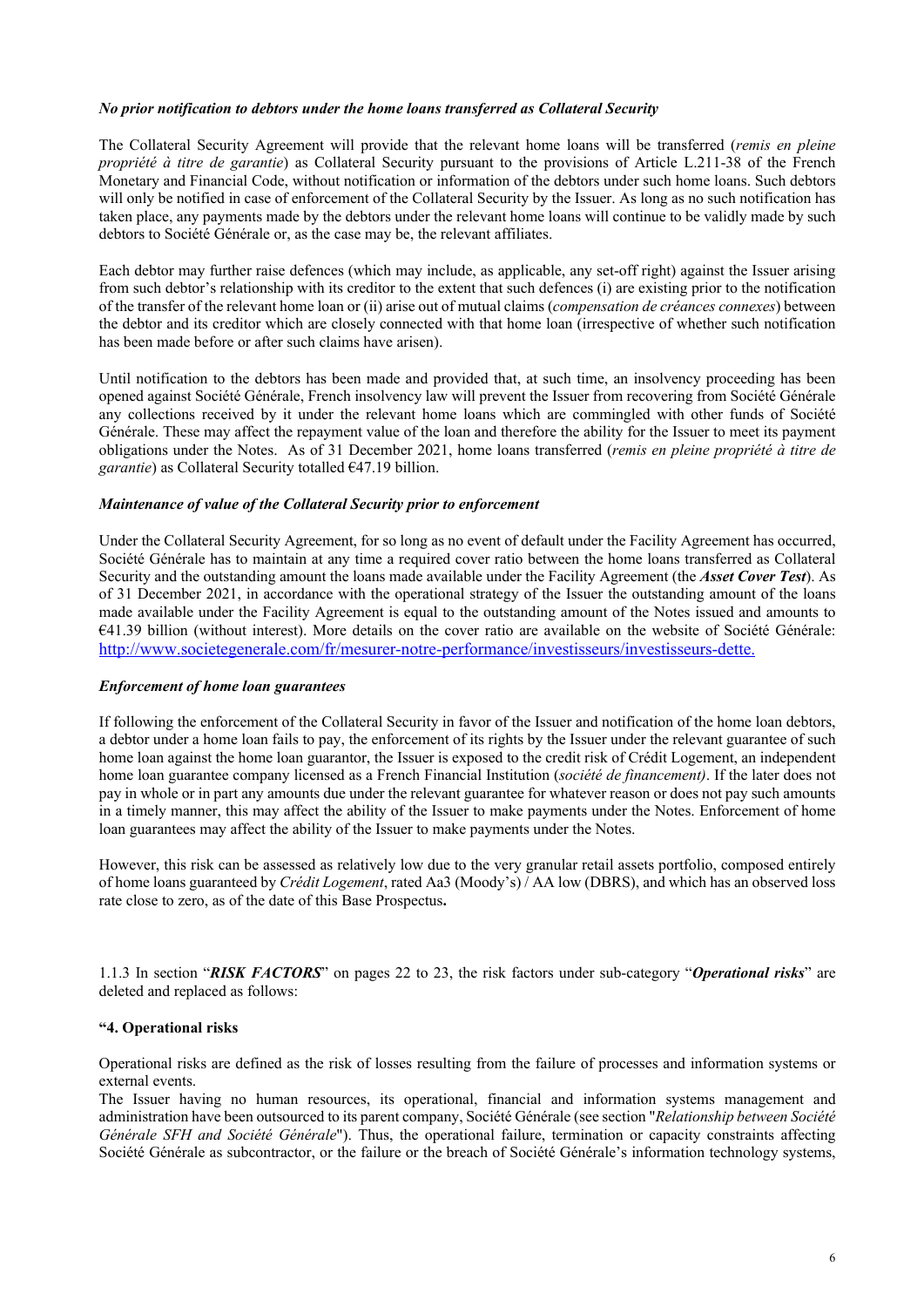could have an adverse effect on the Issuer's business and result in losses and damages to the reputation of the Issuer's that could harm its competitive position.

The security of the Group's information systems is managed within Société Générale. A security policy has been defined, including directives and operating procedures broken down by risk sector: physical security, security of system access control, security of data bases and applications, and security of continued operations. The situation generated by the conflict in Ukraine, increased the risk of cyber-attacks for the Société Générale Group, to which the Issuer has externalized its whole activity and has provided its infrastructure for the management of its operations. The Group, as services provider, could be subject to targeted and sophisticated attacks on its computer network, resulting in embezzlement, loss, theft or disclosure of confidential data or customer data. Such actions could result in operational losses and have an adverse effect on the Issuer's business, results and reputation with its investors.

Operational risks linked to these essential outsourced services are monitored as part of the Issuer's internal control system.

## 1.2 **DOCUMENTS INCORPORATED BY REFERENCE**

1.2.1 In section "*DOCUMENTS INCORPORATED BY REFERENCE*" on page 37, of the Base Prospectus, paragraphs headed " Société Générale SFH- Rapport financier annuel 2019" and " Société Générale SFH – Rapport financier semestrial 2021 " are deleted and a new bullet point is added as follows:

- " the "*Société Générale SFH – Rapport financier annuel 2021*", including *inter alia*:
	- i. "*Société Générale SFH – Rapport de gestion présenté par le conseil d'administration à l'assemblée générale annuelle du 24 mars 2022* " (the *2021 Annual Financial Report*);
	- ii. "*Société Générale SFH – Comptes annuels au 31/12/2021*" including the "*Société Générale SFH Tableau des Flux de Trésorerie*" which contains the audited cash flow statements of the Issuer for the financial years ended 31 December 2021 and 31 December 2020 (the *2021 Annual Accounts*);
	- iii. "*Société Générale SFH – Exercice clos le 31 décembre 2021 – Rapport des commissaires aux comptes sur les comptes annuels*" (the *2021 Auditors' Report*); and
	- iv. "*Déclaration des personnes physiques qui assument la responsabilité du rapport annuel 2021*" (together with the 2021 Annual Report, the 2021 Annual Accounts and the 2020 Auditors' Report, all in French language, the *2021 Annual Financial Report* :

[https://www.societegenerale.com/sites/default/files/documents/2022-03/SG-SFH-Rapport-Financier-Annuel-](https://www.societegenerale.com/sites/default/files/documents/2022-03/SG-SFH-Rapport-Financier-Annuel-2021.pdf)[2021.pdf](https://www.societegenerale.com/sites/default/files/documents/2022-03/SG-SFH-Rapport-Financier-Annuel-2021.pdf)

1.2.2 In section "*DOCUMENTS INCORPORATED BY REFERENCE*" on page 39, of the Base Prospectus, the third paragraph is deleted and replaced as follows:

"For the avoidance of doubt no information or documents available on the Issuer website, other than the 2021 Annual Financial Report, the 2020 Annual Financial Report and the EMTN Previous Conditions, shall be incorporated herein by reference. Unless otherwise explicitly incorporated by reference into this Base Prospectus in accordance with the list above, the information contained in the website of the Issuer shall not be deemed incorporated by reference herein and is for information purposes only. Therefore it does not form part of this Base Prospectus and has not been scrutinised or approved by the AMF."

### 1.3 **CROSS-REFERENCE LIST**

The section "*CROSS-REFERENCE LIST*" on pages 39 and 40 of the Base Prospectus, the first table is deleted in its entirety and replaced as follows: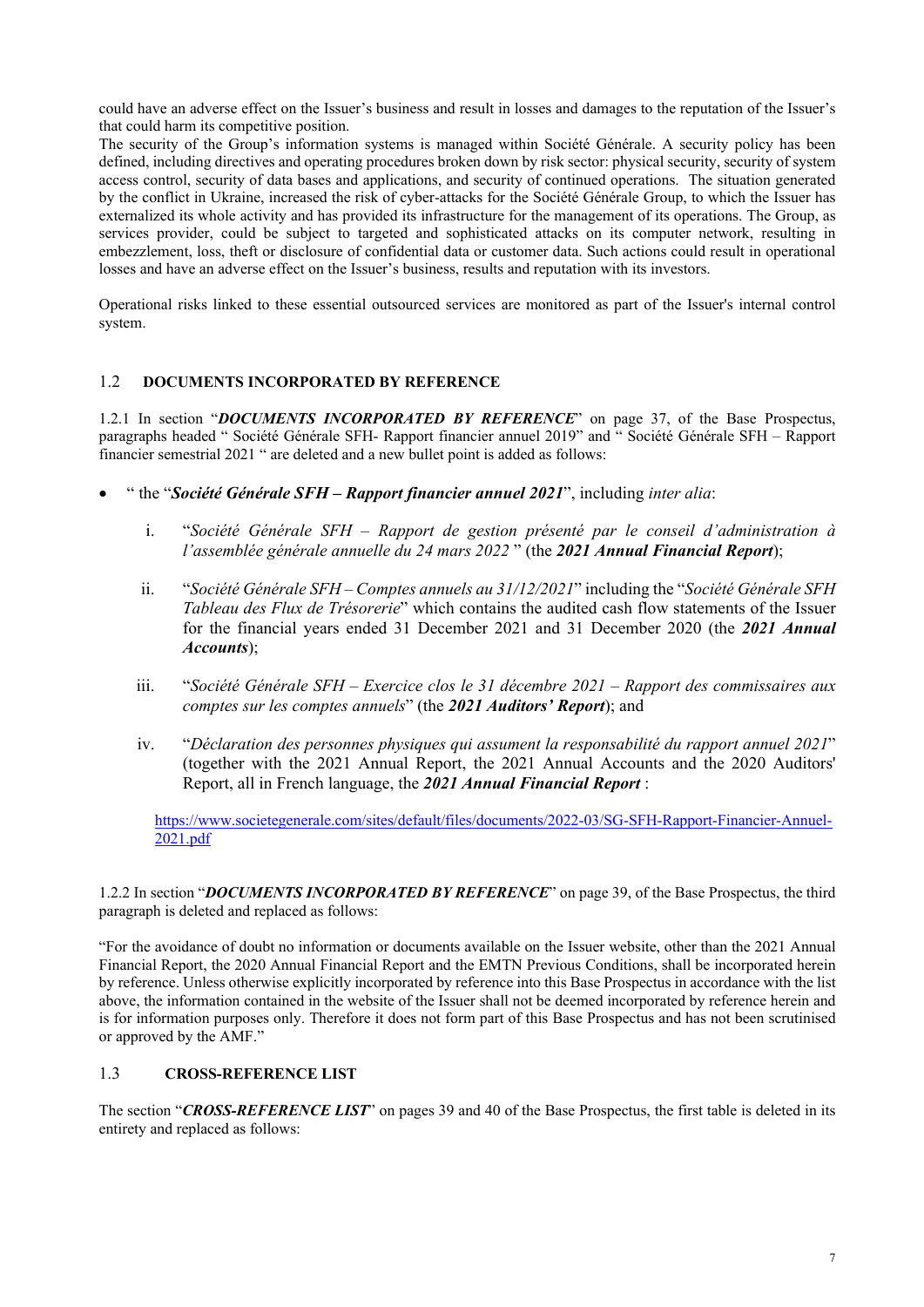| <b>INFORMATION INCORPORATED BY</b>                                                                                     | <b>REFERENCE</b>                                        |  |  |  |  |  |  |
|------------------------------------------------------------------------------------------------------------------------|---------------------------------------------------------|--|--|--|--|--|--|
| <b>REFERENCE</b>                                                                                                       |                                                         |  |  |  |  |  |  |
| (Annex VI of the Commission Delegated                                                                                  |                                                         |  |  |  |  |  |  |
| Regulation (EU) 2019/980, as amended,<br>supplementing the Prospectus Regulation)                                      |                                                         |  |  |  |  |  |  |
|                                                                                                                        |                                                         |  |  |  |  |  |  |
| 11. FINANCIAL INFORMATION CONCERNING THE ISSUER'S ASSETS AND<br>LIABILITIES, FINANCIAL POSITION AND PROFITS AND LOSSES |                                                         |  |  |  |  |  |  |
| 11.1 Historical Financial Information                                                                                  |                                                         |  |  |  |  |  |  |
| <b>2021 Annual Financial Report</b>                                                                                    |                                                         |  |  |  |  |  |  |
| Balance sheet and off-balance sheet                                                                                    | Pages 59 to 62 of the 2021 Annual Financial Report      |  |  |  |  |  |  |
| Profit and Loss Account                                                                                                | Pages 63 to 65 of the 2021 Annual Financial Report      |  |  |  |  |  |  |
| Notes (Annexes)                                                                                                        | Pages 66 to 96 of the 2021 Annual Financial Report      |  |  |  |  |  |  |
| <b>Cash Flow Statements</b>                                                                                            | Pages 97 to 98 of the 2021 Annual Financial Report      |  |  |  |  |  |  |
| <b>Statutory Auditors' Report</b>                                                                                      | Pages 99 to 104 of the 2021 Annual Financial Report     |  |  |  |  |  |  |
| 2021 Annual Report                                                                                                     | Pages 9 to 40 of the 2021 Annual Financial Report       |  |  |  |  |  |  |
| Age of financial information                                                                                           | 31/12/2021                                              |  |  |  |  |  |  |
| <b>2020 Annual Financial Report</b>                                                                                    |                                                         |  |  |  |  |  |  |
| Balance sheet and off-balance sheet                                                                                    | Pages 64 to 66 of the 2020 Annual Financial Report      |  |  |  |  |  |  |
| Profit and Loss Account                                                                                                | Pages 68 to 69 of the 2020 Annual Financial Report      |  |  |  |  |  |  |
| Notes (Annexes)                                                                                                        | Pages 71 to 101 of the 2020 Annual Financial Report     |  |  |  |  |  |  |
| <b>Cash Flow Statements</b>                                                                                            | Pages 102 to 103 of the 2020 Annual Financial<br>Report |  |  |  |  |  |  |
| <b>Statutory Auditors' Report</b>                                                                                      | Pages 104 to 110 of the 2020 Annual Financial<br>Report |  |  |  |  |  |  |
| 2020 Annual Report                                                                                                     | Pages 8 to 42 of the 2020 Annual Financial Report       |  |  |  |  |  |  |
| Age of financial information                                                                                           | 31/12/2020                                              |  |  |  |  |  |  |

## 1.4 **SUMMARY OF THE LEGISLATION AND REGULATIONS RELATING TO SOCIÉTÉS DE FINANCEMENT DE L'HABITAT AND OTHER LEGAL ISSUES**

1.4.1 In section "**SUMMARY OF THE LEGISLATION AND REGULATIONS RELATING TO** *SOCIÉTÉS DE FINANCEMENT DE L'HABITAT* **AND OTHER LEGAL ISSUES***",* on page 48 of the Base Prospectus, the last paragraph of the sub-section headed "*Cover Ratio*" is deleted and replaced as follows:

"As of 31 December 2021, the cover ratio certified by the Specific Controller was 111.47%."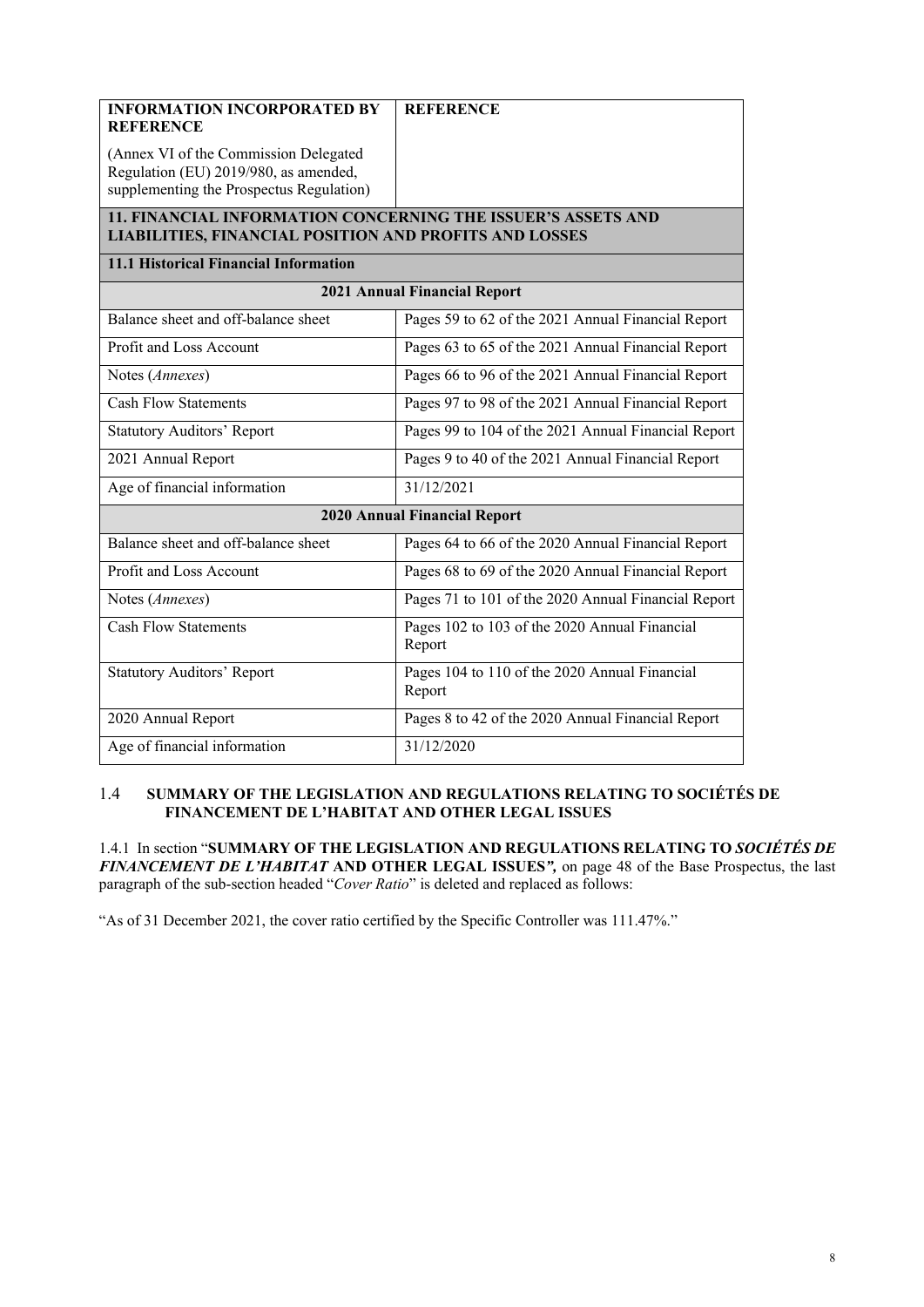## 1.5 **FINANCIAL INFORMATION OF THE ISSUER**

In section "*FINANCIAL INFORMATION OF THE ISSUER*" on pages 61 and 62 of the Base Prospectus, paragraphs headed "*Comparative Financial Data* "and "*Cash Flow Statement*" are deleted and replaced as follows:

"The financial statements of Société Générale SFH have been prepared in accordance with general accounting principles applicable in France to credit institution. The method adopted for valuing items recorded in the accounting records is historical cost.

## **Comparative Financial Data (in EUR)**

\* Half Year Limited Review Auditor's Report.

| <b>Income Statement</b> | 30/06/2021<br>Not audited* | 30/06/2020<br>Not audited* | 31/12/2020<br><b>Audited</b> | 31/12/2021<br><b>Audited</b> |  |  |  |
|-------------------------|----------------------------|----------------------------|------------------------------|------------------------------|--|--|--|
| Net banking income      | 35,479,152                 | 35,036,720                 | 71,299,785                   | 73,390,972                   |  |  |  |
| Gross operating income  | 29,099,185                 | 28,733,681                 | 59,029,237                   | 59,982,425                   |  |  |  |
| Net income              | 22,700,634                 | 19,538,146                 | 39,598,262                   | 44,512,407                   |  |  |  |
| <b>Balance Sheet</b>    |                            |                            |                              |                              |  |  |  |
| Total balance sheet     | 38,688,912,868             | 37,919,676,308             | 38,965,671,517               | 43,018,668,802               |  |  |  |
| Shareholders' equity    | 653,123,349                | 610, 362, 599              | 630, 422, 715                | 674,935,122                  |  |  |  |
| Debt securities         | 37,897,386,219             | 37, 154, 162, 792          | 37,688,316,396               | 41,529,847,189               |  |  |  |

As of 31 December 2021, the balance sheet presents a total of 43,018,668,802 euros, as a reminder the total balance sheet as of 31 December 2020 was of 38,965,671,517 euros.

Except as disclosed in this Base Prospectus, there has been no material adverse change in the prospects of the Issuer since the last published annual audited accounts.

Except as disclosed in this Base Prospectus, there has been no significant change in the financial position or financial performance of the Issuer since the end of the last financial period for which financial statements have been published."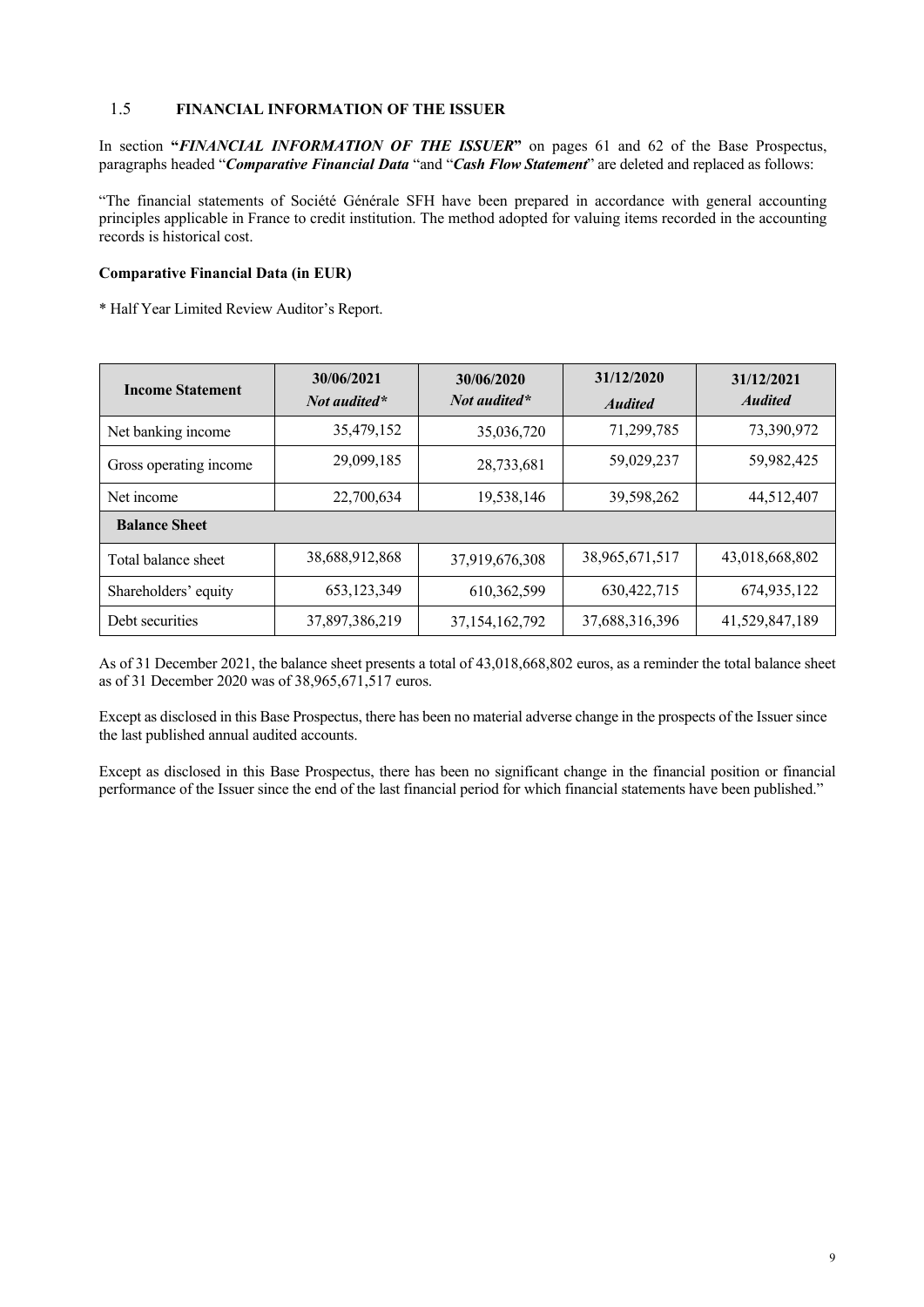#### **Cash Flow Statement (in thousands of EUR)**

"The cash flow statement analyses changes in cash flow from operating activities, investing activities and financing activities between two financial periods. Financing activities represent bonds borrowings.

The cash flow statement was established according to rules applicable to the regulation no. 2014-07 of 26 November 2014 of the *Autorité des normes comptables* applicable to credit institutions, as well as to accounting principles generally admitted in the French banking profession.

|                                                    | 30/06/2021<br><i>Not audited</i> * | 30/06/2020<br>Not audited* | 31/12/2020<br><b>Audited</b> | 31/12/2021<br><b>Audited</b> |
|----------------------------------------------------|------------------------------------|----------------------------|------------------------------|------------------------------|
| Net cash flow from operating<br>activities         | (762,022)                          | (1,561,615)                | (1,591,815)                  | (3,674,711)                  |
| Net cash flow relating to<br>investment activities |                                    | -                          |                              |                              |
| Net cash flow relating to<br>financing activities  | 209,070                            | 996,130                    | 1,530,283                    | 3,841,531                    |
| Changes in net cash                                | (516, 952)                         | (565, 485)                 | (61, 531)                    | 166,820                      |
| <b>Total</b>                                       | 49,899                             | 62,897                     | 566,850                      | 733,670                      |

*\* Half Year Limited Review Auditor's Report."*

## **1.6 GENERAL INFORMATION**

1.7.1 In section "*GENERAL INFORMATION*" on page 143 of the Base Prospectus, sub-paragraphs (3), (4) and (5) are deleted and replaced as follows:

- "(3) Except as disclosed in this Second Supplement, there has been no material adverse change in the prospects of the Issuer since 31 December 2021.
- (4) Except as disclosed in this Second Supplement, there has been no significant change in the financial position or financial performance of the Issuer since 31 December 2021.
- (5) Except as disclosed in this Second Supplement, there have been no recent events which the Issuer considers material to the investors since 31 December 2021."

1.7.2 In section "*GENERAL INFORMATION*" on page 144 of the Base Prospectus, sub-paragraph (11)(b) is deleted and replaced as follows:

"(b) the 2021 Annual Financial Report, the 2020 Annual Financial Report and the EMTN Previous Conditions;"